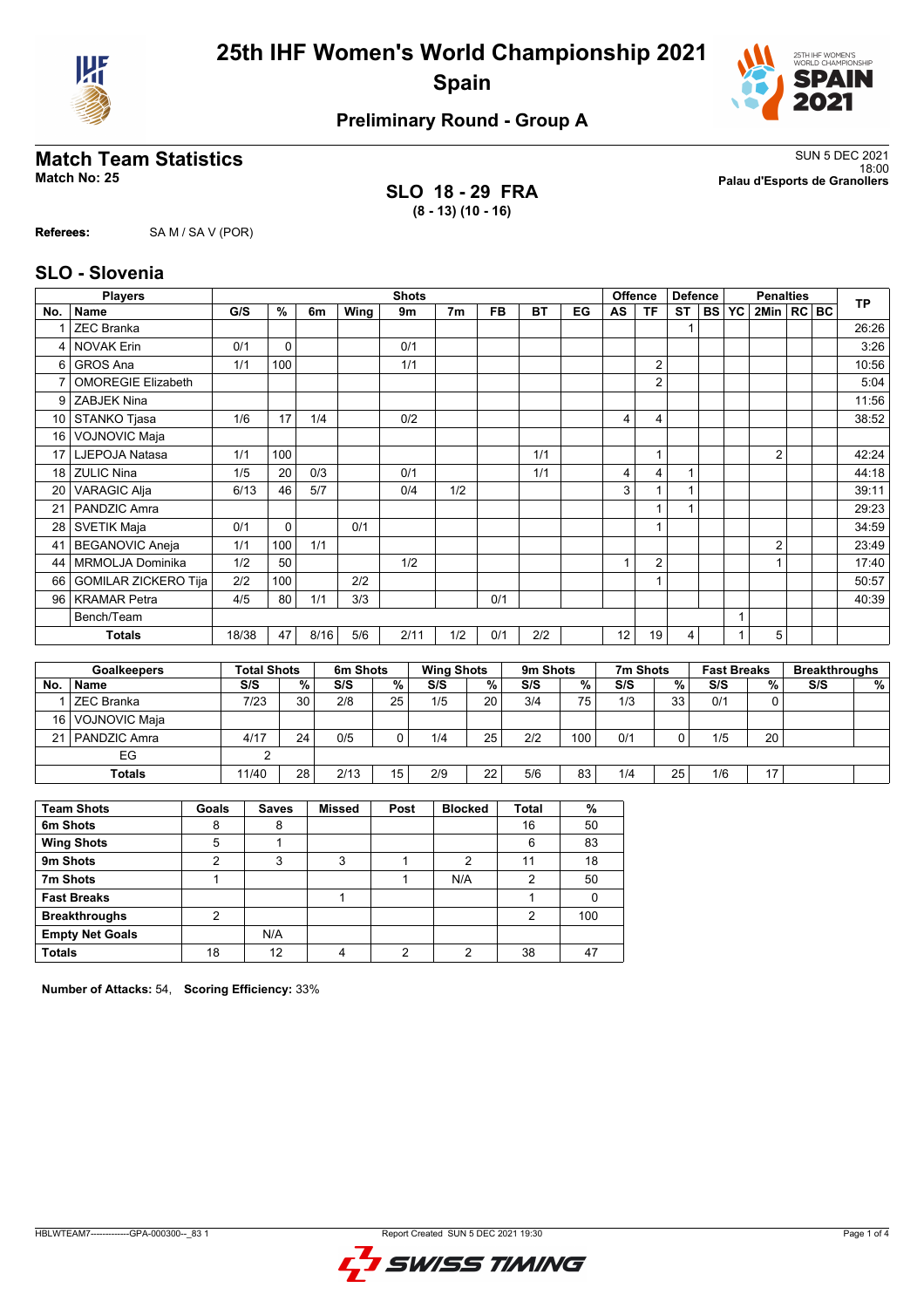

# **25th IHF Women's World Championship 2021 Spain**



# **Preliminary Round - Group A**

# **Match Team Statistics** SUN 5 DEC 2021

**SLO 18 - 29 FRA (8 - 13) (10 - 16)**

18:00 **Match No: 25 Palau d'Esports de Granollers**

**Referees:** SA M / SA V (POR)

## **SLO - Slovenia**

| <b>Players</b>                              |                          |                  |                                   |                           |                         | <b>Shots Distribution</b> |                   |                |                                          |                |                      |               |                              |                  |
|---------------------------------------------|--------------------------|------------------|-----------------------------------|---------------------------|-------------------------|---------------------------|-------------------|----------------|------------------------------------------|----------------|----------------------|---------------|------------------------------|------------------|
| Goals / Shots                               |                          |                  |                                   |                           |                         |                           |                   |                |                                          |                |                      |               |                              |                  |
| 1 ZEC B                                     | 4 NOVAK E                |                  |                                   | 6 GROS A                  |                         | 7 OMOREGIE E              |                   | 9 ZABJEK N     | 10 STANKO T                              |                |                      | 16 VOJNOVIC M |                              |                  |
|                                             |                          |                  |                                   |                           | $\overline{1/1}$        |                           |                   |                | $\frac{1}{4}$ , $\frac{1}{1/1}$          |                | 0/1                  |               |                              |                  |
|                                             | 見 目                      |                  | . .                               |                           |                         | . .                       | н н               |                | . .<br>. .                               | 0/1            | $0/1$                |               |                              |                  |
|                                             |                          |                  | u d                               |                           |                         | u 11                      | 加算                |                | uв                                       |                | $0/1$ $\blacksquare$ |               |                              |                  |
|                                             | 1-Missed                 |                  |                                   |                           |                         |                           |                   |                |                                          | 1-Post         |                      |               |                              |                  |
| 17 LJEPOJA N                                | 18 ZULIC N               |                  |                                   | 20 VARAGIC A              |                         | 21 PANDZIC A              |                   | 28 SVETIK M    | 41 BEGANOVIC A                           |                |                      | 44 MRMOLJA D  |                              |                  |
|                                             | 0/1                      | $\overline{0/1}$ | Г<br>1/1                          | $2\sqrt{2}$               | $\overline{374}$<br>. . |                           |                   |                | . .                                      |                |                      |               |                              |                  |
|                                             | $\bullet$ $\bullet$ 0/1  |                  | ш                                 |                           |                         | ш                         | ш                 |                | 真真                                       |                | . .                  |               |                              |                  |
|                                             | $1/1$ $\blacksquare$ 0/1 |                  | $\blacksquare$ $\blacksquare$ 1/3 |                           |                         |                           | 真真                | 0/1            | . .<br>$\blacksquare$ $\blacksquare$ 1/1 |                | . .<br>u u           |               | 1/1                          |                  |
|                                             |                          |                  |                                   | 2-Missed 1-Post 1-Blocked |                         |                           |                   |                |                                          |                |                      |               | 1-Blocked                    |                  |
|                                             | 1-Missed                 |                  |                                   |                           |                         |                           |                   |                |                                          |                |                      |               |                              |                  |
| Team<br>Goals / Shots                       |                          |                  |                                   | Offence                   |                         |                           |                   | <b>Defence</b> |                                          |                |                      |               | Goalkeepers<br>Saves / Shots |                  |
| $\sqrt{4/5}$<br>$\overline{0}/\overline{1}$ | $\overline{6/8}$         |                  | 2/2                               | $\checkmark$              | $\sqrt{1/3}$            | 2/2                       | 0/0               | 1/3/           | 3/4                                      |                |                      | 2/10          | 0/2                          | $\overline{0/3}$ |
| $\overline{0/1}$<br>0/1                     | 1/2                      |                  |                                   | 6/8                       |                         | <b>Breakthroughs</b>      |                   |                | 4/6                                      |                |                      | 1/4           | 0/1                          | 3/3              |
| $\overline{5/8}$<br>0/1                     | 2/3                      |                  |                                   |                           |                         | 0/0                       | 2/2               |                |                                          |                |                      | 3/8           | 1/4                          | 1/5              |
| 2-Post<br>4-Missed                          | 2-Blocked                |                  | 1/2                               | 12/4,                     | 1/6                     | <b>Empty Goal</b>         | <b>Empty Goal</b> | 0/5<br>,5/6    |                                          | 3/5            |                      |               |                              |                  |
|                                             |                          |                  | 7 <sub>m</sub>                    |                           |                         |                           |                   |                |                                          | 7 <sub>m</sub> |                      | 1 ZEC B       |                              |                  |
|                                             |                          |                  | 0/4                               |                           |                         |                           |                   |                | 2/2                                      |                |                      | 1/6           | 0/1                          | $\overline{0/2}$ |
|                                             |                          |                  |                                   | 0/2                       |                         | 0/1                       | 5/7               |                | 0/0                                      |                |                      | 1/1           | 0/1                          | 2/2              |
|                                             |                          | 3/4              |                                   |                           |                         | <b>Fast Breaks</b>        |                   |                |                                          | 4/5            |                      | 2/5           | 1/3                          | 0/2              |



٠ u

ŀ t Ū,

16 VOJNOVIC M

21 PANDZIC A 1/4 0/1 0/1  $\blacksquare$  0/3 | 1/1 1/3 0/1 1/3

**The Second Second**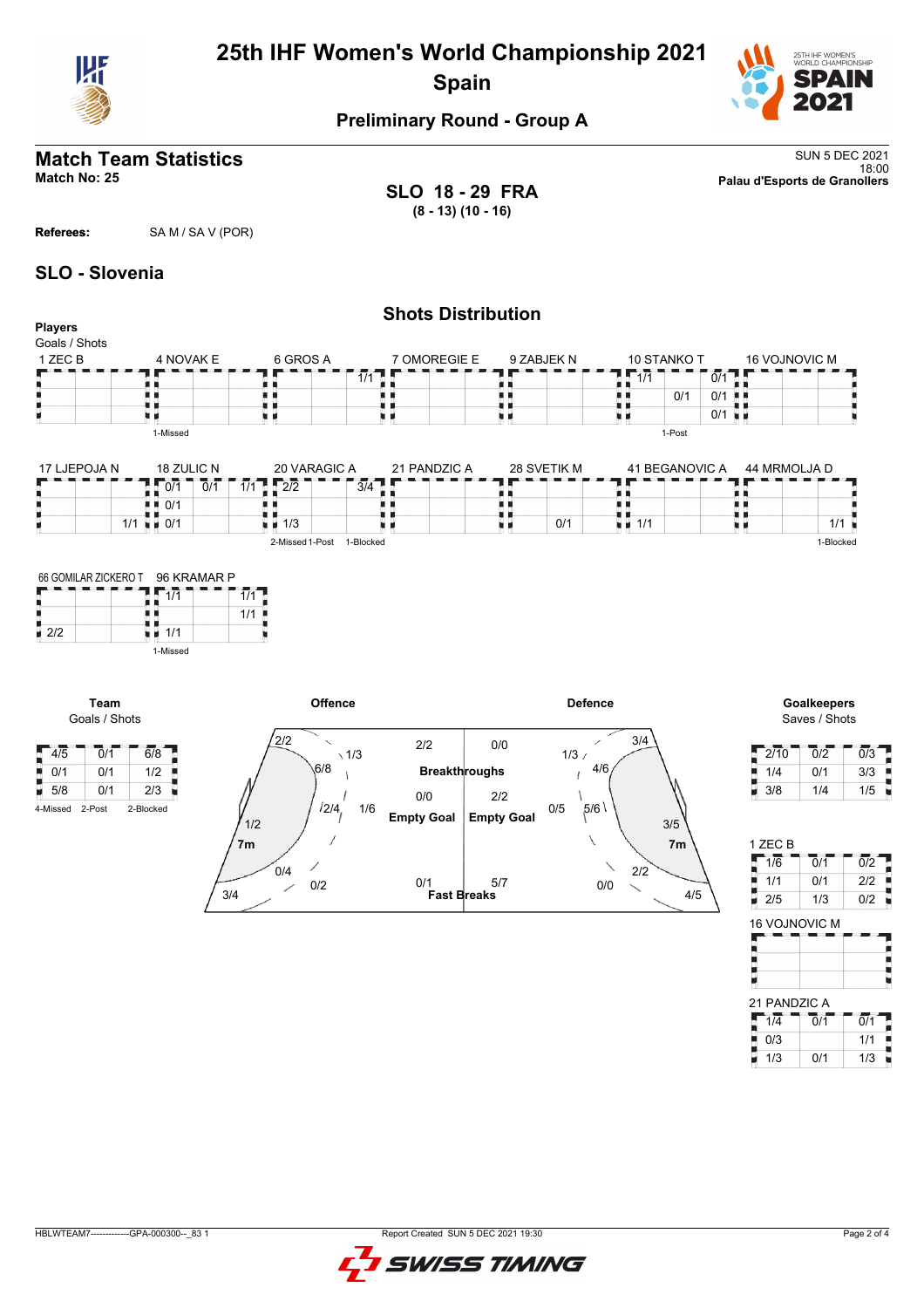



## **Preliminary Round - Group A**

**SLO 18 - 29 FRA (8 - 13) (10 - 16)**

**Match Team Statistics** SUN 5 DEC 2021 18:00 **Match No: 25 Palau d'Esports de Granollers**

**Referees:** SA M / SA V (POR)

### **FRA - France**

|                 | <b>Players</b>               |       |          |       |      | <b>Shots</b> |                |           |    |     |                          | <b>Offence</b> | <b>Defence</b> |                |           | <b>Penalties</b> |  | <b>TP</b> |
|-----------------|------------------------------|-------|----------|-------|------|--------------|----------------|-----------|----|-----|--------------------------|----------------|----------------|----------------|-----------|------------------|--|-----------|
| No.             | <b>Name</b>                  | G/S   | $\%$     | 6m    | Wing | 9m           | 7 <sub>m</sub> | <b>FB</b> | ВT | EG  | AS                       | ΤF             | ST             | <b>BS</b>      | <b>YC</b> | 2Min   RC   BC   |  |           |
|                 | <b>GLAUSER Laura</b>         |       |          |       |      |              |                |           |    |     |                          |                | 3              |                |           |                  |  | 30:00     |
| 2               | <b>NOCANDY Meline</b>        | 1/3   | 33       | 1/1   |      | 0/1          |                | 0/1       |    |     | 1                        |                |                |                |           |                  |  | 16:57     |
| 3               | <b>TOUBLANC Alicia</b>       | 1/1   | 100      |       | 1/1  |              |                |           |    |     |                          |                |                |                |           |                  |  | 33:09     |
| 6               | <b>VALENTINI Chloe</b>       | 3/3   | 100      |       | 1/1  |              |                | 2/2       |    |     | $\overline{A}$           |                |                |                |           |                  |  | 34:27     |
|                 | <b>PINEAU Allison</b>        | 2/3   | 67       |       |      | 0/1          | 2/2            |           |    |     | 2                        |                |                |                |           |                  |  | 25:17     |
| 8 <sup>1</sup>  | <b>LASSOURCE Coralie</b>     | 3/4   | 75       |       | 1/2  |              |                | 2/2       |    |     |                          |                | 1              |                |           |                  |  | 25:05     |
| 10 <sup>1</sup> | <b>ZAADI DEUNA Grace</b>     | 4/5   | 80       | 2/2   |      |              | 1/2            | 1/1       |    |     | 4                        | 3              |                |                |           |                  |  | 42:11     |
| 15 <sup>1</sup> | <b>NIAKATE Kalidiatou</b>    | 0/2   | $\Omega$ | 0/1   |      | 0/1          |                |           |    |     |                          |                |                |                |           |                  |  | 10:01     |
| 16 <sup>1</sup> | <b>DARLEUX Cleopatre</b>     |       |          |       |      |              |                |           |    |     | $\overline{\phantom{a}}$ |                | 1              |                |           |                  |  | 27:26     |
| 19              | <b>SERCIEN UGOLIN Oceane</b> | 1/3   | 33       | 1/1   |      | 0/2          |                |           |    |     | 2                        |                |                |                |           |                  |  | 14:46     |
| 20              | <b>FLIPPES Laura</b>         | 2/2   | 100      | 1/1   | 1/1  |              |                |           |    |     | 4                        |                |                |                |           |                  |  | 29:28     |
| 22              | <b>HORACEK Tamara</b>        | 1/3   | 33       | 1/1   |      | 0/1          | 0/1            |           |    |     | 1                        |                |                |                |           |                  |  | 9:57      |
| 24              | <b>EDWIGE Beatrice</b>       | 2/2   | 100      | 1/1   |      |              |                |           |    | 1/1 |                          |                | 2              |                |           |                  |  | 38:12     |
| 26 <sup>1</sup> | <b>FOPPA Pauletta</b>        | 1/2   | 50       | 1/2   |      |              |                |           |    |     |                          | 3              |                |                |           |                  |  | 21:52     |
| 27              | <b>NZE MINKO Estelle</b>     | 6/9   | 67       | 3/4   | 1/1  | 1/2          |                | 0/1       |    | 1/1 | 4                        |                | 1              |                |           |                  |  | 35:29     |
| 31              | <b>GRANIER Lucie</b>         | 2/3   | 67       |       | 2/3  |              |                |           |    |     |                          |                | 1              |                |           |                  |  | 25:43     |
|                 | Bench/Team                   |       |          |       |      |              |                |           |    |     |                          |                |                |                |           |                  |  |           |
|                 | <b>Totals</b>                | 29/45 | 64       | 11/14 | 7/9  | 1/8          | 3/5            | 5/7       |    | 2/2 | 21                       | 11             | 10             | $\overline{2}$ |           | 3                |  |           |

|           | <b>Goalkeepers</b> | <b>Total Shots</b> |    | 6m Shots |        | <b>Wing Shots</b> |    | 9m Shots |    | 7m Shots |   | <b>Fast Breaks</b> |   | <b>Breakthroughs</b> |   |
|-----------|--------------------|--------------------|----|----------|--------|-------------------|----|----------|----|----------|---|--------------------|---|----------------------|---|
| <b>No</b> | <b>Name</b>        | S/S                | %  | S/S      | $\%$ . | S/S               | %. | S/S      | %  | S/S      | % | S/S                | % | S/S                  | % |
|           | l GLAUSER Laura    | 7/15               | 47 | 3/5      | 60     | 1/4               | 25 | 3/4      | 75 |          |   |                    |   | 0/2                  |   |
| 16 I      | DARLEUX Cleopatre  | 5/15               | 33 | 5/11     | 45     | 0/2               |    | 0/1      |    | 0/1      |   |                    |   |                      |   |
|           | Totals             | 12/30              | 40 | 8/16     | 50     | 1/6               |    | 3/5      | 60 | 0/1      |   |                    |   | 0/2                  |   |

| <b>Team Shots</b>      | Goals         | <b>Saves</b> | <b>Missed</b> | Post | <b>Blocked</b> | Total         | %   |
|------------------------|---------------|--------------|---------------|------|----------------|---------------|-----|
| 6m Shots               | 11            | 2            |               |      |                | 14            | 79  |
| <b>Wing Shots</b>      |               | 2            |               |      |                | 9             | 78  |
| 9m Shots               |               | 5            |               |      |                | 8             | 13  |
| 7m Shots               | 3             |              |               |      | N/A            | 5             | 60  |
| <b>Fast Breaks</b>     | 5             |              |               |      |                |               | 71  |
| <b>Breakthroughs</b>   |               |              |               |      |                |               |     |
| <b>Empty Net Goals</b> | $\mathcal{P}$ | N/A          |               |      |                | $\mathcal{P}$ | 100 |
| <b>Totals</b>          | 29            | 11           | c             | 2    |                | 45            | 64  |

**Number of Attacks:** 54, **Scoring Efficiency:** 54%